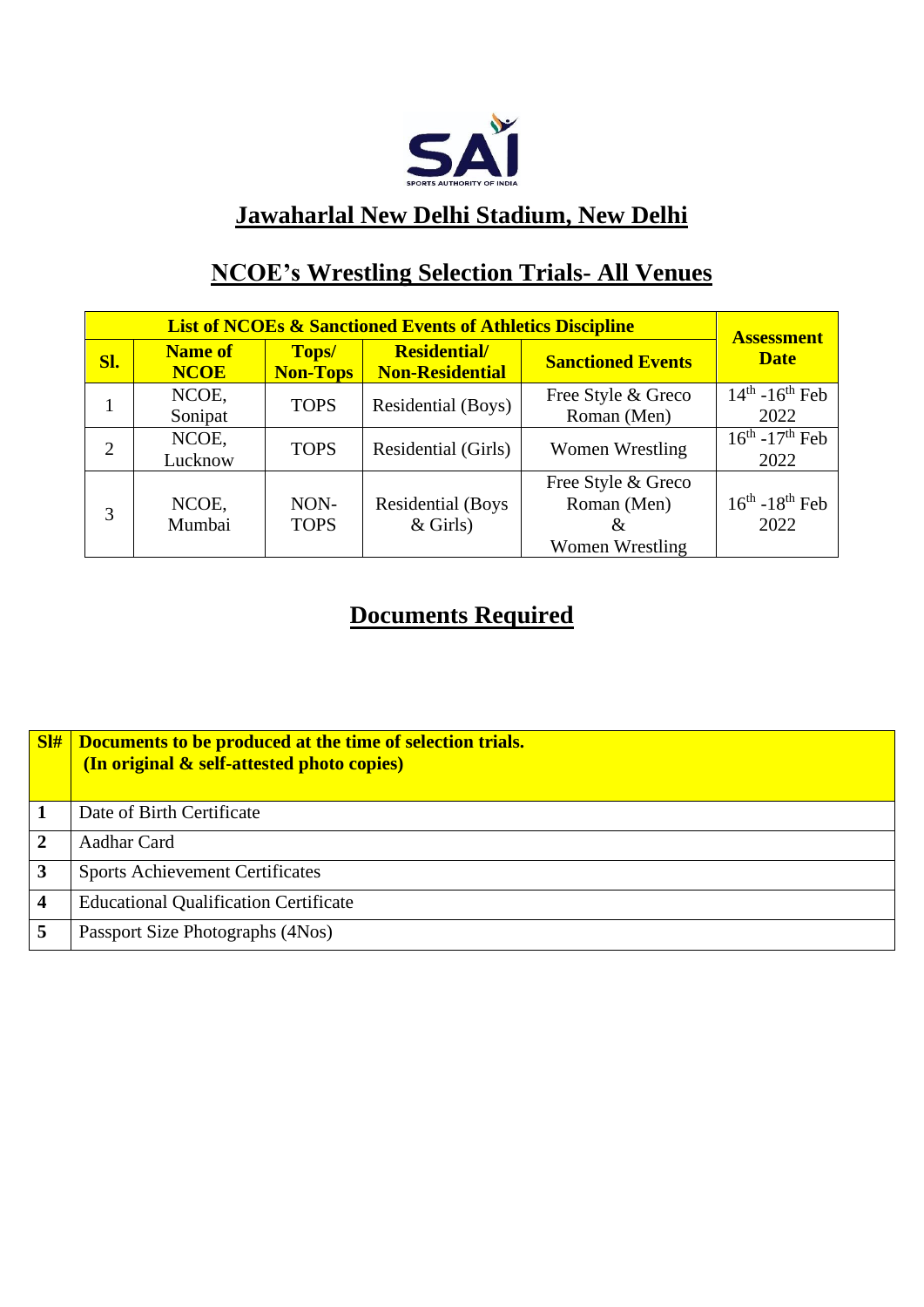#### **NCOE Selection Criteria**

### **Facilities to be Provided in NCOEs**

| <b>Age Criteria</b>       | <b>Sports Performance Criteria (between 2018 to 2022)</b>                     |  |  |
|---------------------------|-------------------------------------------------------------------------------|--|--|
| Age as on $01/03/2022$    | Represented India in recognized championship/up to $10th$ place in Under 15 & |  |  |
| (between 13 to 17 years)  | under 17 (CADET) National championship organized by WFI or Representation     |  |  |
| (18 years in exceptional) | in Competition org.by UWW                                                     |  |  |
|                           | 5th place in Khelo India Youth Games, SGFI & up to 3rd place in State         |  |  |
|                           | Championship.                                                                 |  |  |

| <b>Boarding</b>                        | As per actual<br><b>recommended by</b><br><b>Nutrition Expert</b><br>@ Rs. 1,20,000/year | <b>Additional facilities</b>                                                                                      |  |
|----------------------------------------|------------------------------------------------------------------------------------------|-------------------------------------------------------------------------------------------------------------------|--|
| Lodging                                | Rs. 10,000/-                                                                             | World Class Coaching by Expert Panel of Coaches                                                                   |  |
| <b>Sports Kit</b>                      | $Rs. 20,000/$ -                                                                          | World Class Training Infrastructure & Equipment's                                                                 |  |
| <b>Competition Exposure</b>            | Rs. 50,000/-                                                                             | <b>Individually Planned Nutrition</b>                                                                             |  |
| <b>Education</b><br><b>Expenditure</b> | Rs. $10,000/-$                                                                           | Latest Scientific support by Exercise Physiologist, Strength<br>& Conditioning Experts, Physiotherapist, Masseurs |  |
| <b>Miscellaneous</b>                   | $Rs. 5,000/-$                                                                            | Free Medical facilities, Insurance Cover etc.                                                                     |  |

The centralized and systematic admission process has been devised for NCOE to ensure most deserving candidates get admitted through a fair selection process. In the transition year of 2022, following admission guidelines will be followed: –

#### **Note:**

**In addition to the mentioned performance criteria, it may be noted that, above criteria is for appearing in Selection Trials Only. The final selection will be made on the basis of Overall Merit, Availability of Seats and Age Verification Tests as per SAI guidelines.**